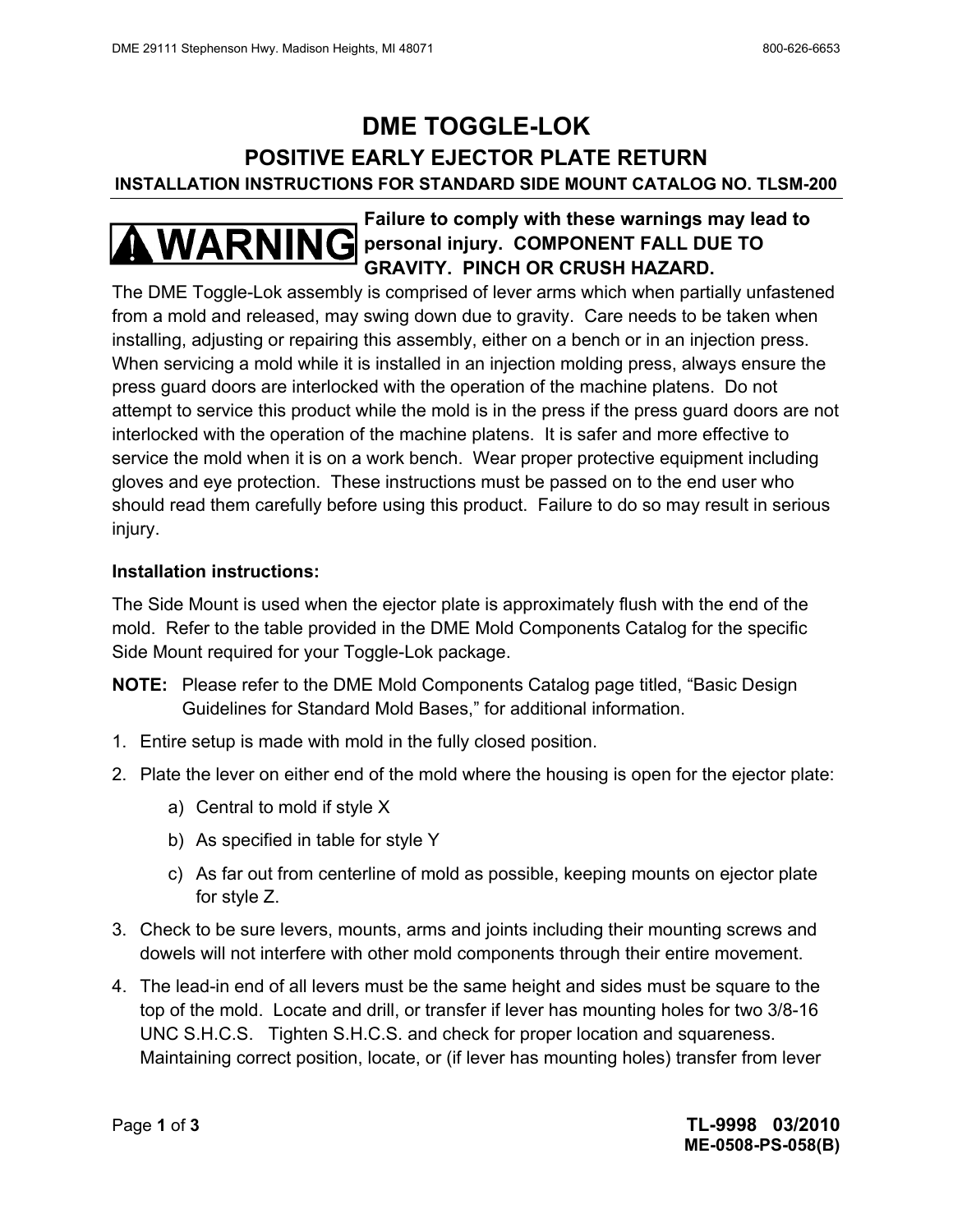for dowels. Then drill and ream for 3/8 -inch diameter dowels. Place lever spacer under lever and assembly with screws and dowels.

- 5. Transfer holes by placing template (furnished) against the lever, while maintaining the bottom of template flush with bottom of ejector plate. Drill and tap for 1/2-13 UNC shoulder screw at top of template and at bottom for 3/8-16 UNC S.H.C.S. See reference drawing which is attached to these installation instructions.
	- **NOTE:** To assure proper template is being used for setup, confirm that catalog number on template corresponds with that specified in table for specific Toggle-Lok package used.
- 6. Repeat above procedure on opposite side of lever by reversing transfer template. Keep side of template marked "Lever" against lever and side of template marked "Ejector Plate" flush with bottom of ejector plate.
- 7. Install arm using shoulder screw facing opening of arm down.
- 8. Install standard Side Mount with 3/8-16 UNC S.H.C.S., leaving off the cover plate.
- 9. Place joint in Side Mount.
- 10. Repeat steps 7, 8 and 9 on opposite side of Lever.
- 11. Repeat all previous steps on opposite end of the mold.
- 12. Maintaining parallelism with the bottom of the ejector plate, move Side Mount until arm comes in contact with Lever.
- 13. Ensuring the correct adjustment in step 12, tighten screw and transfer from mount for 3/8 -inch diameter dowels. Remove mount, drill and ream, maintaining transferred location, and install two 3/8 -inch diameter dowels.
- 14. With mount and dowels in place, remove screw and add cover plate; reassemble screw.
- 15. Repeat steps 12 through 14 for all mounts.
- 16. Maintain 1/64 inch clearance between mount and end of mold as specified in brochure. Customer to make spacer to suit, as necessary.
- 17. Dry cycle mold on bench to check for proper operation of early return.
	- **NOTE:** For smoother operation, a thin coat of heavy grease should be applied to leavers and arms.